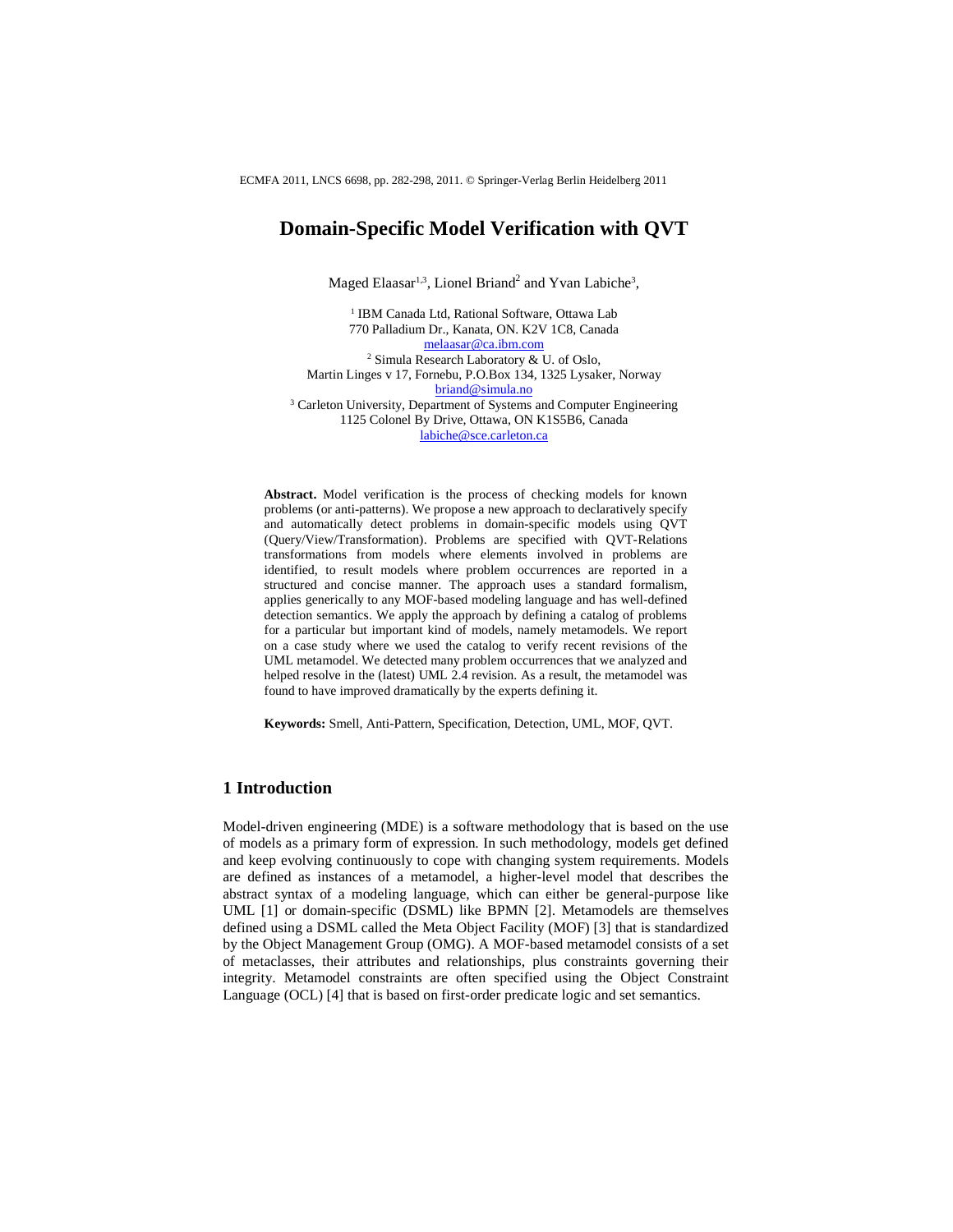Model verification is an integral process of MDE that is concerned with checking models to find occurrences of known problems. Problems can be of different kinds: a) syntactic problems specified by the well-formedness constraints of metamodels and their extensions (e.g., UML profiles are extensions of UML); b) semantic problems describing poor design choices that are known to have a negative impact on some aspect (e.g., implementability, maintainability, usability, performance) of models; c) convention problems, which are violations to methodological, organizational or project-specific conventions (e.g., naming conventions).

Verifying (large) models manually is a time and resource consuming activity that is also error-prone (some problems are complex, cross-cutting many model elements). A better approach is to automate model verification. Such an approach should first allow problems to be specified declaratively (leading to concise and maintainable specifications) using a generic (i.e., adaptable to any DSML), flexible (i.e., supporting arbitrary, complex problems) and standard (i.e., familiar and portable) formalism. Second, it should also allow problems to be detected automatically (using their specifications) and directly (involving no data conversion) in models. Finally, it should allow problem occurrences to be reported in a concise (i.e., easy to inspect) and structured (i.e., showing all role bindings) manner. Several approaches ([ 14] to [ 24]) have been proposed in the literature. However, none of them satisfies all of the aforementioned requirements (more details in Section 2).

In this paper, we present three contributions. First, we propose adopting the pQVT approach, which has been used for design pattern specification and detection in [5], for model verification. Similar to a design pattern, a problem is composed of interrelated and constrained model elements playing unique roles in a given context. Only this time, the context is problematic and the detection leads to finding problem (vs. pattern) occurrences. We show how pQVT can be used to specify and detect arbitrary problems of any MOF-based DSML. Problems get specified with a QVT-Relations (QVTr) [ 6] transformation from input models (conforming to a MOF-based metamodel), where elements involved in problems are identified, to result models (conforming to the pResults metamodel [ 5]), where problem occurrences are reported in a structured and concise manner. pQVT uses a standard declarative formalism and provides powerful reuse semantics, allowing for modularizing problem specifications and handling of problem variants. Thanks to QVTr's well-defined execution semantics, problems are detected by simply running the transformations, producing concise result models containing any detected problem occurrences.

Second, we investigate the power of our approach by defining a catalog of problems for a specific DSML, namely MOF. We chose to study MOF as it is used to define many popular metamodels (e.g., UML and BPMN) that tend to have a large number of issues [7]. The catalog has 113 problems in different categories: syntactic (based on MOF well-formedness rules), semantic (based on metamodeling idioms and best practices) and convention (based on conventions used for standard metamodels).

Third, we report on a case study where we specified the catalog with pQVT. The approach was found to be very adequate for expressing such a large and complex catalog in a modular and concise manner. We then used the specification to detect problems with recent revisions (2.2, 2.3 and 2.4 beta) of the standard UML metamodel. We detected and analyzed hundreds of problem occurrences, reported them to the UML 2.4 revision task force (RTF), and helped resolve 53% of them in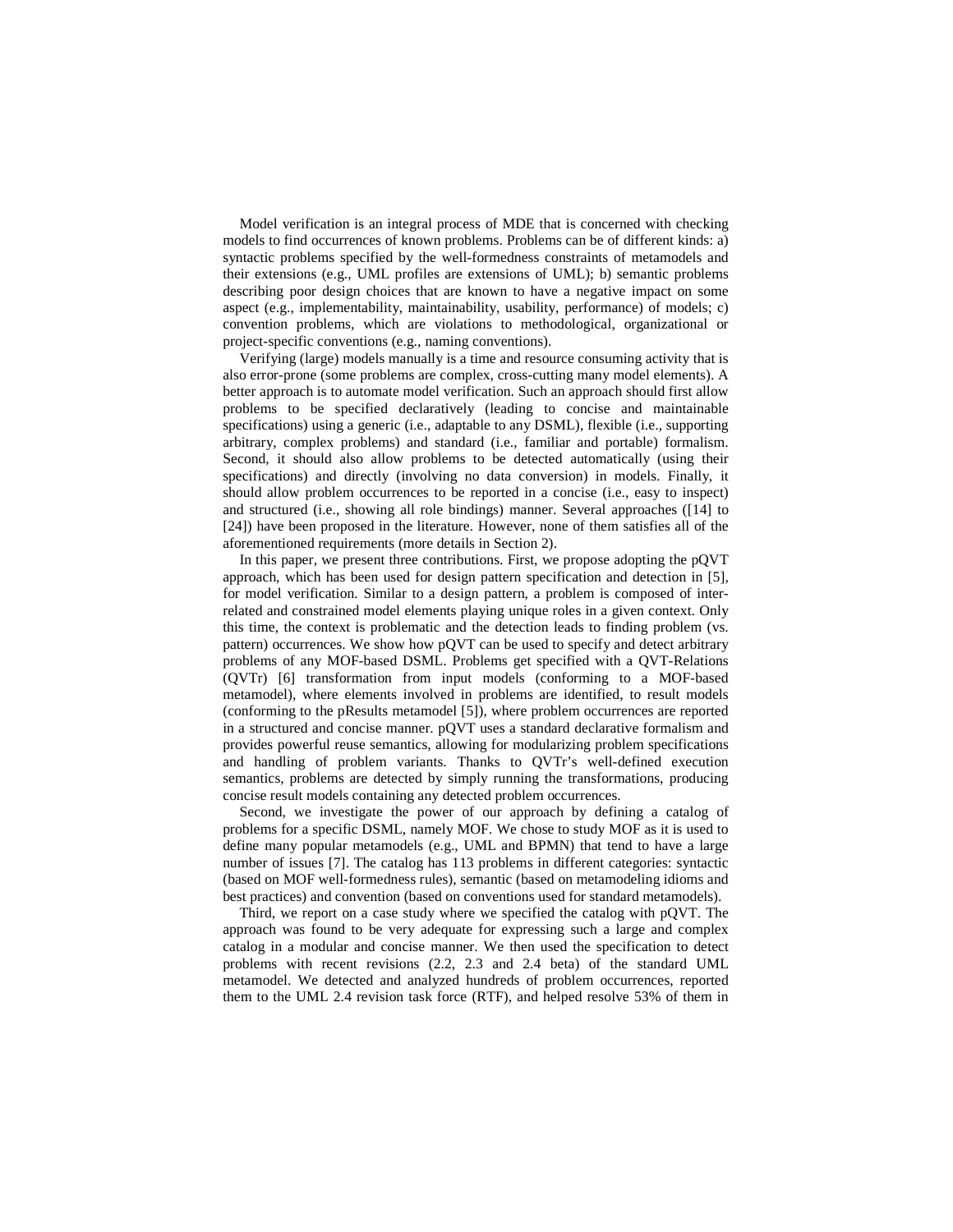the final UML 2.4 revision. We also assessed the performance of the catalog and found its detection scaling very well (finishing in under a minute), given the size of the catalog and the complexity of the UML metamodel.

The rest of this paper is structured as follows: Section 2 highlights related work; the detection of problems with pQVT is described in Section 3; Section 4 presents a catalog of problems for MOF-based metamodels; a case study where the catalog was used to verify the UML metamodel is discussed in Section 5; Section 6 enumerates the limitations and future works; finally, the conclusions are given in Section 7.

## **2 Related Work**

In the literature of model verification, a problem is often described as one of two kinds. The first is a bad smell [ 8], which is a symptom that possibly indicates a deeper problem. The second is an anti-pattern [ 9], which is a bad solution to a recurring design problem (as opposed to a good pattern like in [ 10]). Over the years, many smells and anti-patterns got defined. For example, Fowler [8] provided 22 code smells and Brown et al. [ 11] described 40 anti-patterns (e.g., Blob). Language-specific problems have also been studied. Huzar et al. [ 12] overviewed consistency problems for UML. Koehler and Vanhatalo [ 13] specified process anti-patterns for BPMN.

Several approaches to specify and detect problems have been proposed in the literature. Travassos et al. [ 14] introduced manual reading techniques to detect code smells. However, manual approaches do not scale for large systems. Dhambri [ 15] presented a semi-automatic approach that was a compromise between automatic detection, which is efficient but loses track of context, and manual inspection that is slow and subjective. Still, semi-automatic approaches cannot scale with large models.

Marinescu [ 16] presented an automatic metric-based approach to detect deviations from good design patterns. Metric values were compared against thresholds. One problem here is that the choice of metrics and thresholds are always controversial. Munro [17] tried to address this by empirically justifying his choices.

Some approaches used logic systems. Trcka et al. [ 18] used temporal logic (CTL\*) to formalize data-flow anti-patterns and used solvers to detect them. Correa et al. [ 19] encoded smells in Prolog and detected them using an inference engine. Unlike pQVT's ability to work on models directly, these approaches need pre-processing to convert data (e.g., models) first into suitable representations. In this case, they get converted into predicates so that solvers can operate on them. This conversion is expensive and makes live integration with modeling tools harder.

Moha et al. [20] proposed a rule-based DSL to specify smells with a way to generate detection algorithms from rules. They obtained good precision and recall. The work was later extended by Khomh et al. [ 21] to convert specifications into Bayesian Belief Networks, which allowed specifying probabilities on different rules, improving results as they get sorted based on confidence. However, their DSL only allowed checking pre-defined constructs and focused on structural aspects of software only. In contrast, pQVT leverages OCL and thus has a higher expressive power and uses a generic detection algorithm that works by interpreting problem specifications.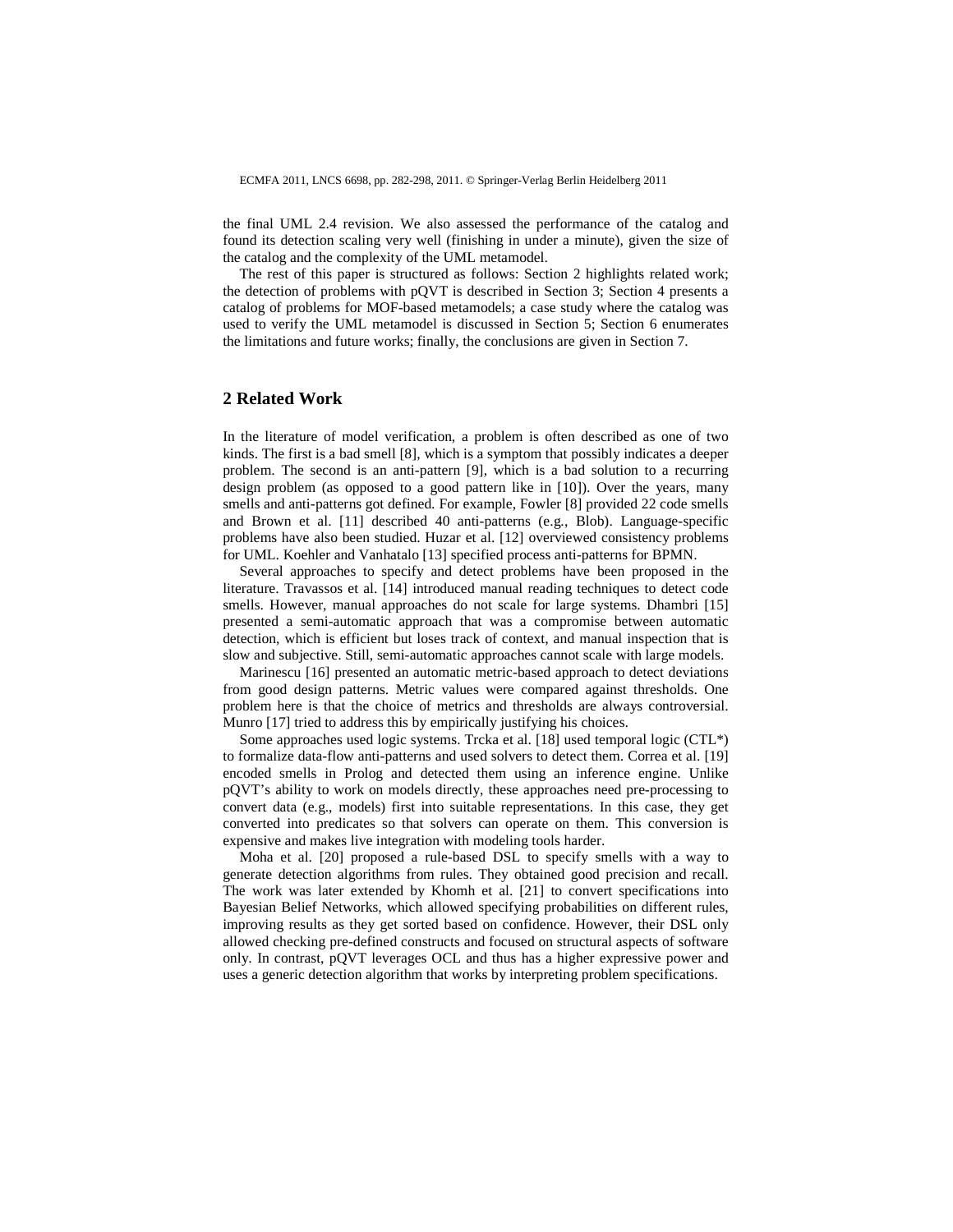Graph-based techniques have also been used. Meyer [22] converted code into Abstract Syntax Graph (ASG) representation and specified anti-patterns as template ASG graphs to match. Feng et al. [ 23] represented code using an XML schema for software and defined anti-patterns as template XML documents to match. These techniques also involve converting data first into another representation before detection becomes possible. For pQVT, models are already graphs of model elements allowing QVTr transformations to process them directly without conversion.

OCL has also been used. Enckevort [ 24] defined rules for UML class diagrams using OCL constraints and used them to check models. One problem with OCL is the way problem occurrences are reported. Since constraints are written in the context of one metaclass, reporting is limited to elements of that metaclass violating the constraints. Other interesting elements involved in the problem cannot be reported on simultaneously. In contrast, pQVT produces result models with occurrences reporting all interesting roles. Also, as an extension to OCL, pQVT provides a more declarative syntax and complexity management features that simplifies problem specification.

In summary, approaches in previous works are not fully adequate or practical to specify arbitrary problems for MOF-based DSMLs and automate their detection. We believe our pQVT approach has a combination of capabilities that make it an adequate solution to this important problem. It is declarative, leverages a standard formalism (QVTr), applies consistently to any MOF-based DSML, has complexity management facilities, inspects models directly (no conversion needed), has well-defined detection semantics, uses an interpreted (vs. code-generated) detection algorithm, and produces strucured and concise result reports.

# **3 Problem Detection with pQVT**

pQVT is a pattern specification and detection approach that was previously defined in [ 5]. In this paper we show how pQVT can be used for model verification as well. The approach is depicted in Figure 1. Modeling problems are specified with a QVTr transformation from an input model (conforming to any MOF-based metamodel), where model elements involved in problems are identified, to a result model (conforming to pResults, Section 3.5), where problem occurrences are reported in a concise and structured manner. In the remainder of this section, we use an example modeling problem to illustrate the process of problem specification and detection with pQVT. First, we define a general template for problem specification with pQVT. Then, we use it to gradually specify the details of a modeling problem, including specifying problem roles, a problem occurrence, and problem variants if any.



**Figure 1** - Modeling problem detection with pQVT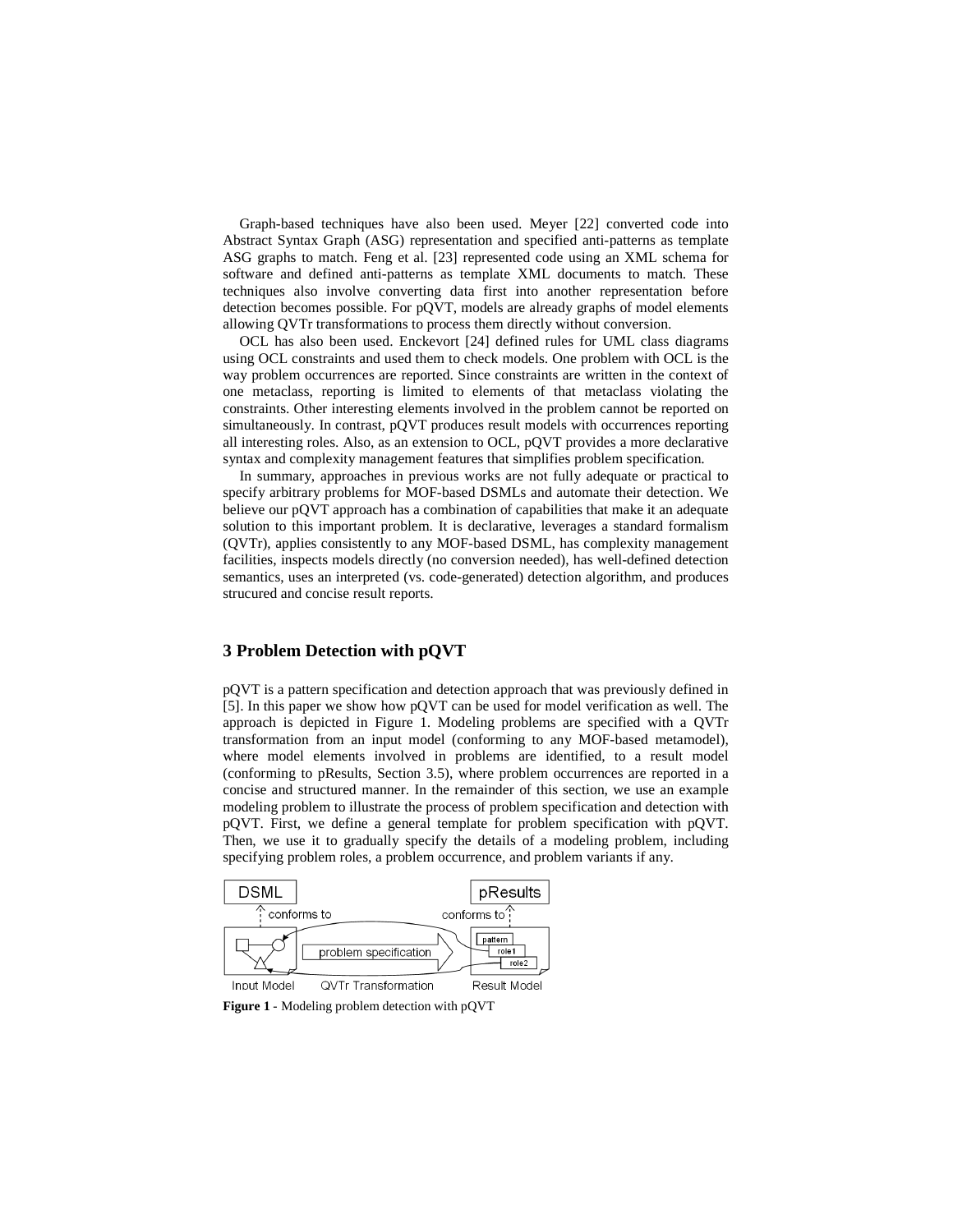ECMFA 2011, LNCS 6698, pp. 282-298, 2011. © Springer-Verlag Berlin Heidelberg 2011

#### **3.1 Example Problem**

The example problem is one of the UML well-formedness rules: a UML class should not define a new owner property when it already has a required one. The problem is depicted by the class diagram in Figure 2-left, where the class *Owned* is composed by two classes *Owner1* and *Owner2*, resulting in having two owner properties: *owner1* and *owner2*, respectively. According to UML semantics, an object can have a maximum of one owner reference at a time. Since *owner1* is required (has a multiplicity of 1), an *Owned* object must have reference to its owner through *owner1*, which makes *owner2* either impossible to satisfy (if it is required) or not useful (if it is optional). Figure 2-right shows a simplified subset of the UML metamodel that defines the concepts in the example problem.



**Figure 2** – The example problem (left) and a simplified subset of UML metamodel (right)

|     | 1 transformation Catalog (dsml:DSML, presults: pResults) {                               |
|-----|------------------------------------------------------------------------------------------|
| -2  | top relation Problem                                                                     |
| 3   | checkonly domain dsml role: Type $\frac{\sqrt{2}}{2}$ roblem role*/ $\frac{1}{\sqrt{2}}$ |
| -4  | <b>enforce domain</b> presults c:Category $\frac{1}{2}$ /*problem occurrence*/};         |
| . 5 | when $\{$ /*extra constraints*/}                                                         |
| - 6 |                                                                                          |
|     |                                                                                          |

**Figure 3** – A template for problem specification using pQVT

#### **3.2 Specification Template**

A template for problem specification using pQVT is shown in Figure 3. A problem catalog is specified with a QVTr *transformation* (line 1) between two models: an input *dsml* model (conforming to some MOF-based DSML), where problems are detected, and an output *presults* model (conforming to pResults, Section 3.5), where problem occurrences are reported. Each problem in the catalog is specified with a *top relation* (line 2) declaring two kinds of variables: one or more *checkonly domain* variables (line 3) specifying the problem roles (their types and constraints) to detect in the *dsml* model, and a single *enforce domain* variable (line 4) specifying a problem occurrence to report in the *presults* model. A relation can optionally have a *when* clause (line 5) specifying extra constraints for the problem.

The semantics of problem detection with pQVT is based on the execution semantics of QVTr. When a transformation is executed, each *top relation* (specifying a problem) tries to find all combinations of elements in the input *dsml* model that satisfy the constraints of the *checkonly domain* variables (the problem roles) and those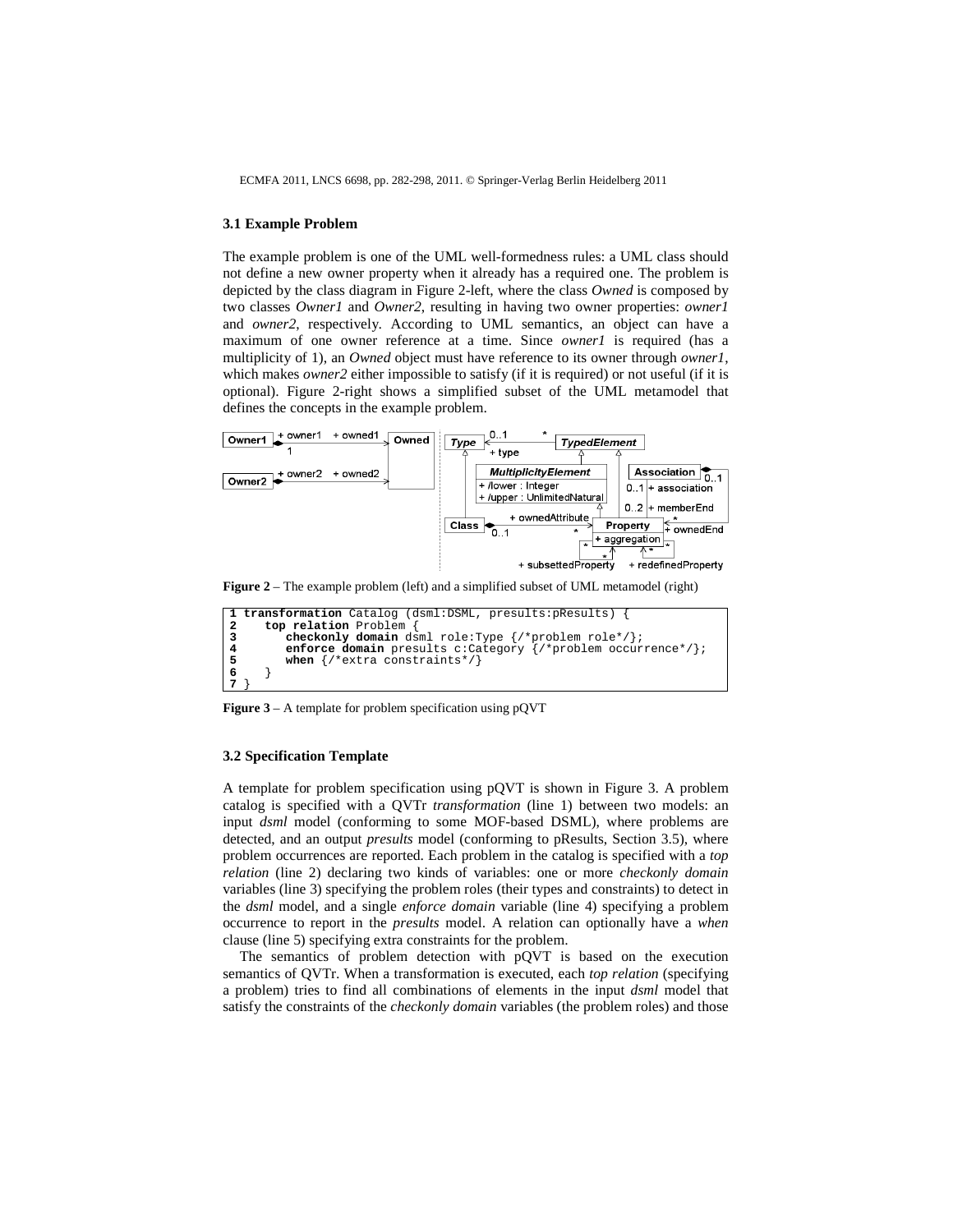in the *when* clause (extra problem constraints). For each such combination of elements, the *top relation* creates the elements specified by the *enforce domain* variable (the problem occurrence) in the *presults* model.

```
1 transformation Metamodeling (uml:UML, presults:pResults) {<br>2 top relation ClassWithRequiredOwnerDefinesAnotherOwner<br>checkonly domain uml Owned:Class {<br>4 associationEnd = ownerl:Property {},
          2 top relation ClassWithRequiredOwnerDefinesAnotherOwner { 
              3 checkonly domain uml Owned:Class { 
4 associationEnd = owner1:Property<br>5 associationEnd = owner2:Property
                   5 associationEnd = owner2:Property {} 
6 }; 
              7 checkonly domain uml owner1:Property { 
              \frac{1}{3} lower = 1
9 }; 
10 checkonly domain uml owner2:Property {};<br>11 when {
11 when { 
12 owner1 <> owner2;<br>13 owner1.otherEnd.a
13 owner1.otherEnd.aggregation = AggregationKind::composite;<br>14 owner2.otherEnd.aggregation = AggregationKind::composite;
14 owner2.otherEnd.aggregation = AggregationKind::composite;<br>15 owner2.subsettedProperty->excludes(owner1);
              owner2.subsettedProperty->excludes(owner1);<br>}
16 } 
17 } 
18 property Property::otherEnd : Property = self.association.memberEnd->any(e | e
19 self.association.memberEnd->any(e | e <> self);<br>20 property Class:associationEnd : Set(Property) =
20 property Class::associationEnd : Set(Property) =<br>21 Property.allInstances()->collect(e | e.otherE
              21 Property.allInstances()->collect(e | e.otherEnd.type = self); 
22 }
```
**Figure 4** – The specification of the example problem using pQVT

## **3.3 Problem Specification**

Since the example problem is about the well-formedness of a UML model, a problem catalog is specified, in Figure 4, with a QVTr *transformation* (line 1) between an input *uml* model and an output *presults* model. The problem itself is defined with a *top relation* (line 2) within the catalog.

#### **3.4 Role Specification**

**Identifying Roles.** The problem description is used to identify the significant roles played by model elements in the problem. In the example problem, such roles are the *Owned* class and the *owner1* and *owner2* properties. The problem roles are therefore defined with *checkonly domain* variables (lines 3, 7 and 10) typed with corresponding metaclasses from UML (*Class* for *owner* and *Property* for *owner1* and *owner2*).

**Adding Constraints**. Adding more constraints to the roles enhances their precision. Simple constraints in the form of 'attribute=value' can be nested within the domain variable declarations. This is used to specify any expected values for roles' attributes (e.g., attribute *lower* of role *owner1* has a value of 1 to indicate it is required in line 8) or to specify role interrelations (e.g., properties *owner1* and *owner2* are related to class *Owned* through the attribute *associationEnd* in lines 4-5). Other constraints, more complex than simply 'attribute=value', are specified (in OCL) in the relation's *when* clause (e.g., a constraint requiring properties *owner1* and *owner2* to be distinct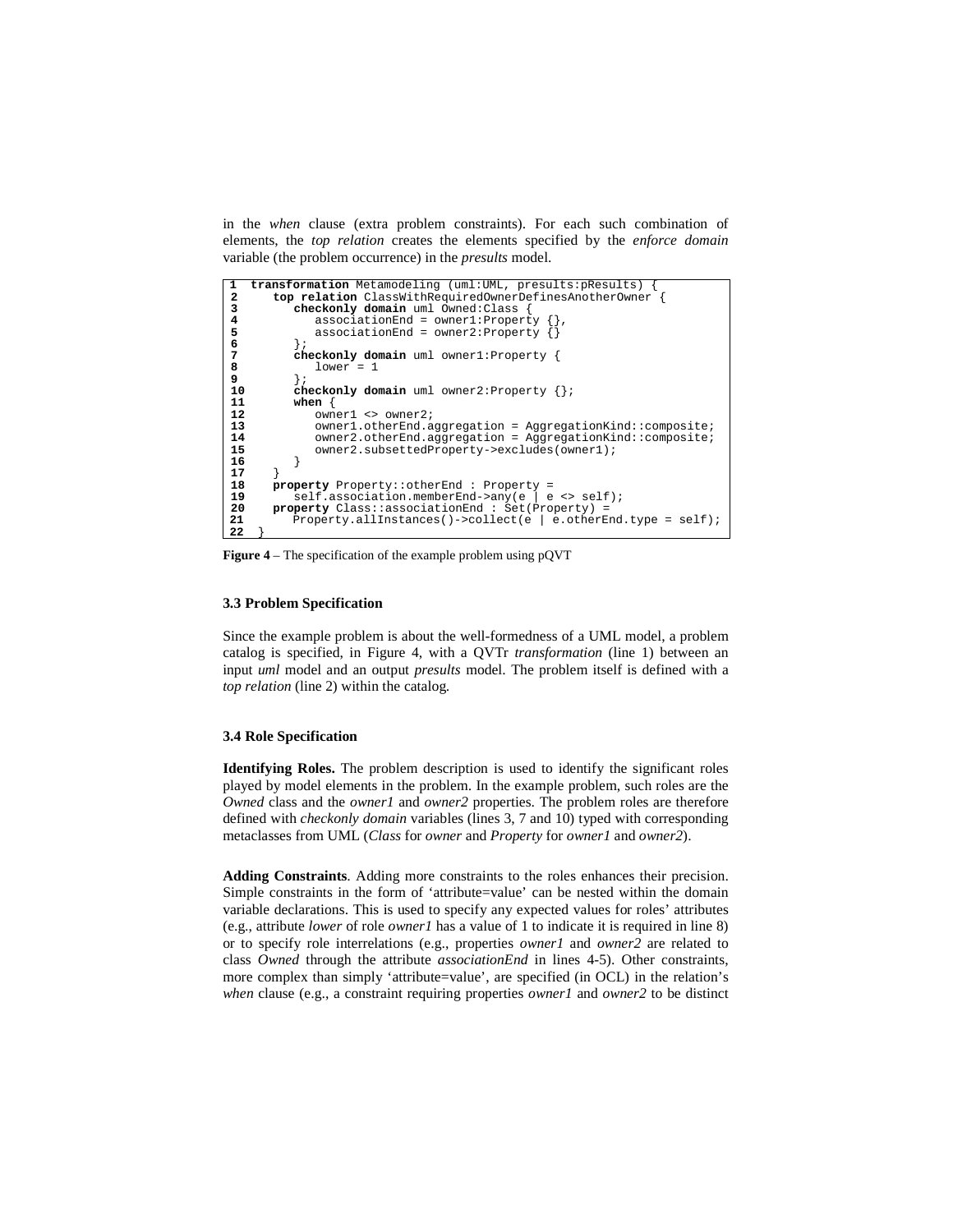ECMFA 2011, LNCS 6698, pp. 282-298, 2011. © Springer-Verlag Berlin Heidelberg 2011

in line 12; two constraints requiring them to be ends of composition associations in lines 13-14; and a constraint excluding the valid case of property *owner1* being a subset of property *owner2* in line 15). Some constraints may be complex or used several times in a transformation, in which case QVTr provides reuse facilities to simplify the transformation. One such facility is a *property* (an enhancement proposed in [5]) that is initialized with an OCL expression in the context of some DSML metaclass (e.g., *Property::otherEnd* in lines 18-19 gives the other member end across an association, and *Class::associationEnd* in lines 20-21 gives the properties accessible from a class over its associations). Those facilities can then be used in constraints across the transformation (e.g., lines 4, 5, 13, 14).

**Relaxing Constraints**. If a constraint is over restrictive, it may not get satisfied for some valid elements. Such constraint needs to be relaxed (removed or generalized). On the other hand, an overly loose constraint may get satisfied for some invalid elements. In practice, it takes some experimentation to reach an acceptable balance. While there is no generic way for generalizing constraints, role interrelationships may be generalized by making them transitive. For example, in Figure 5, three transitive properties are defined: *allAssociationEnds* (lines 12-13) allowing *owner1* to be an owner of class *Owned* or any of its super classes (line 3); *allSubsettedProperties* (lines 14-16) allowing *owner1* to be directly or transitively subsetted by *owner2* (line 8); and *allRedefinedProperties* (lines 17-19) allowing the exclusion of the valid case of *owner2* hiding *owner1* by directly or transitively redefining it (line 9).







**Figure 6** - pResults metamodel (left) and an example pResults model (right)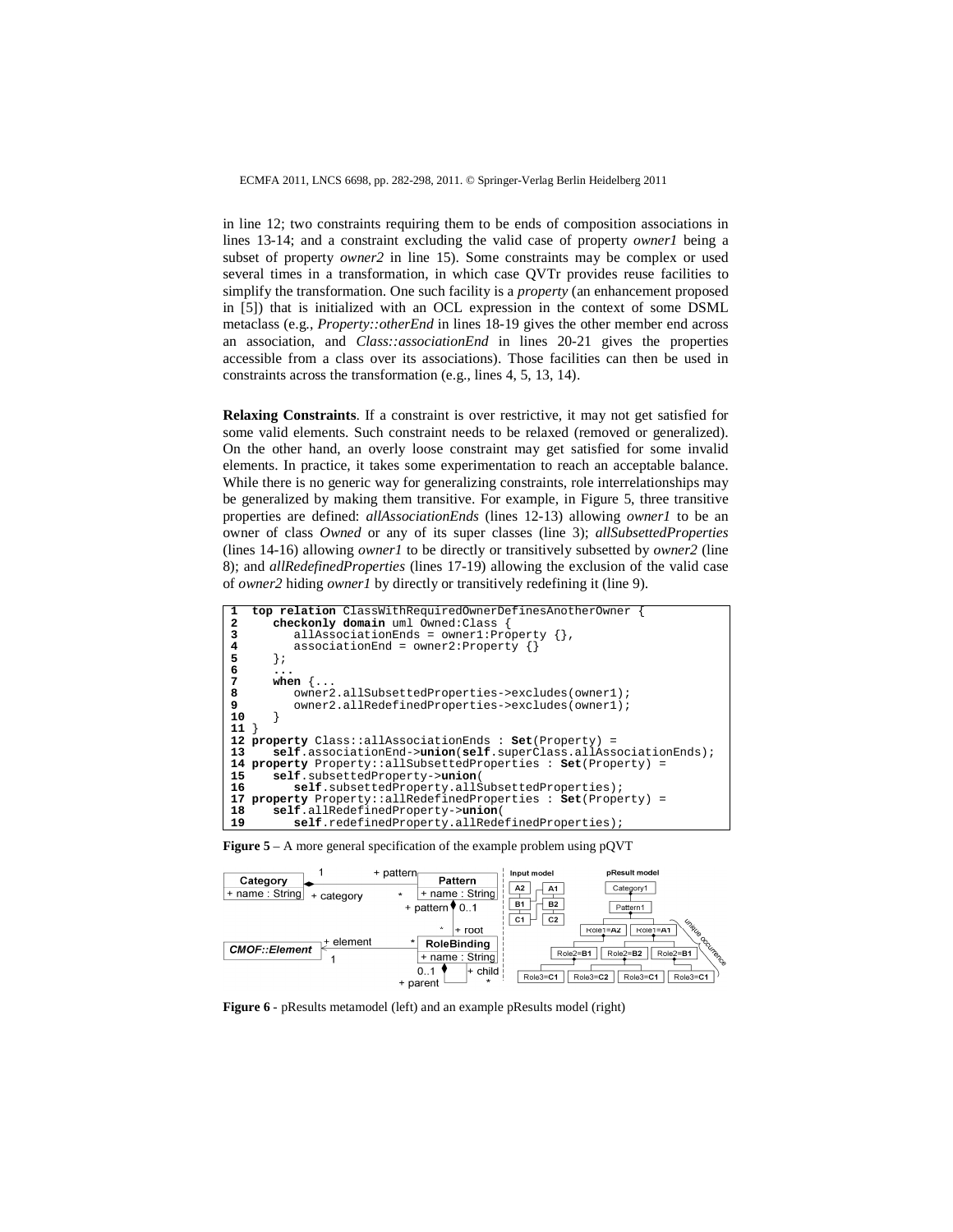#### **3.5 Problem Occurrence Specification**

Problem detection may result in a set of problem occurrences. An occurrence is a unique mapping of roles to model elements playing those roles in a problem. The pQVT approach defines the pResults metamodel (Figure 6-left) to compactly represent occurrences of a given problem as a tree of *RoleBinding* objects under one problem (*Pattern*) object. At every level in the tree, role bindings map a unique role to a set of elements playing this role in an input model. A unique problem occurrence is a complete branch in the tree from a root to a leaf role binding. Related problem occurrences are grouped together under one *Category* object. Figure 6-right shows an example pResults model with occurrences pointing to elements in an input model.

In a pQVT problem specification, a pResuls problem occurrence is specified (Figure 7) as an *enforce domain* variable *c:Category* (line 1) that nests *p:Pattern* (line 2) that nests a *rb:RoleBinding* corresponding to each problem role (lines 3-5). The *element* attribute of each *RoleBinding* variable is assigned to the corresponding role's *checkonly domain* variable (e.g., *rb1*'s *element* in line 3 is assigned to variable *Owned* declared in line 3 of Figure 4).

```
1 enforce domain presults c:Category{ name='UML Problems'<br>2 pattern= p:Pattern{ name='ClassWithRequiredOwnerDefin
2 pattern= p:Pattern{ name='ClassWithRequiredOwnerDefinesAnother',<br>3 root = rb1:RoleBinding{ name='Owned', element=Owned,
3 root = rb1:RoleBinding{ name='Owned', element=Owned, 
4 child = rb2:RoleBinding{ name='owner1', element=owner1, 
5 child = rb3:RoleBinding{ name='owner2', element=owner2 
6 }}}}};
```
**Figure 7** – The specification of a problem occurrence for the example problem using pQVT

```
1 top relation ProblemWithVariants<br>2 checkonly domain dsml role:Typ
2 checkonly domain dsml role:Type \{\prime\text{*problem role}\}\;;<br>3 when \{\prime\text{*extra conditions}\; \prime\}\;;
3 when \{ /*extra conditions*/};<br>4 where { Variant1(role1, role
4 where \begin{cases} \text{Variant1}(role1, role2, ...); \\ \text{Variant2}(role2, role2, ...); \end{cases}Variant2(role2, role2, ...); }
6 } 
7 relation Variant1 { 
8 checkonly domain dsml role:Type {/*problem role*/}; 
9 enforce domain presults c:Category \left\{/*problem occurrence*/\right\};<br>10 when \left\{/*extra constraints*/\right\};
          when \{ /*extra constraints*/};
11 }
```
**Figure 8** – Specification of a problem and its variants with pQVT

#### **3.6 Variant Specification**

Some problems may have variants (versions with slightly different roles and/or constraints). Specifying all variants ensures that all possible problem occurrences are detectable. However, specifying variants with separate *top relation*(s) is not efficient as it leads to duplication. Instead, a different problem specification template, shown in Figure 8, is used. In this template, the common roles (line 2) and constraints (line 3) are specified with a *top relation*, while the specific roles (line 8) and constraints (line 10) of each variant are specified with non-top *relation*(s) that get composed in the *top relation*'s *where* clause (line 4-5). A *where* clause extends a relation by composing other relations. Recall that a relation tries to find all combination of elements matching its *checkonly domain* variables. Now for each such combination, it calls the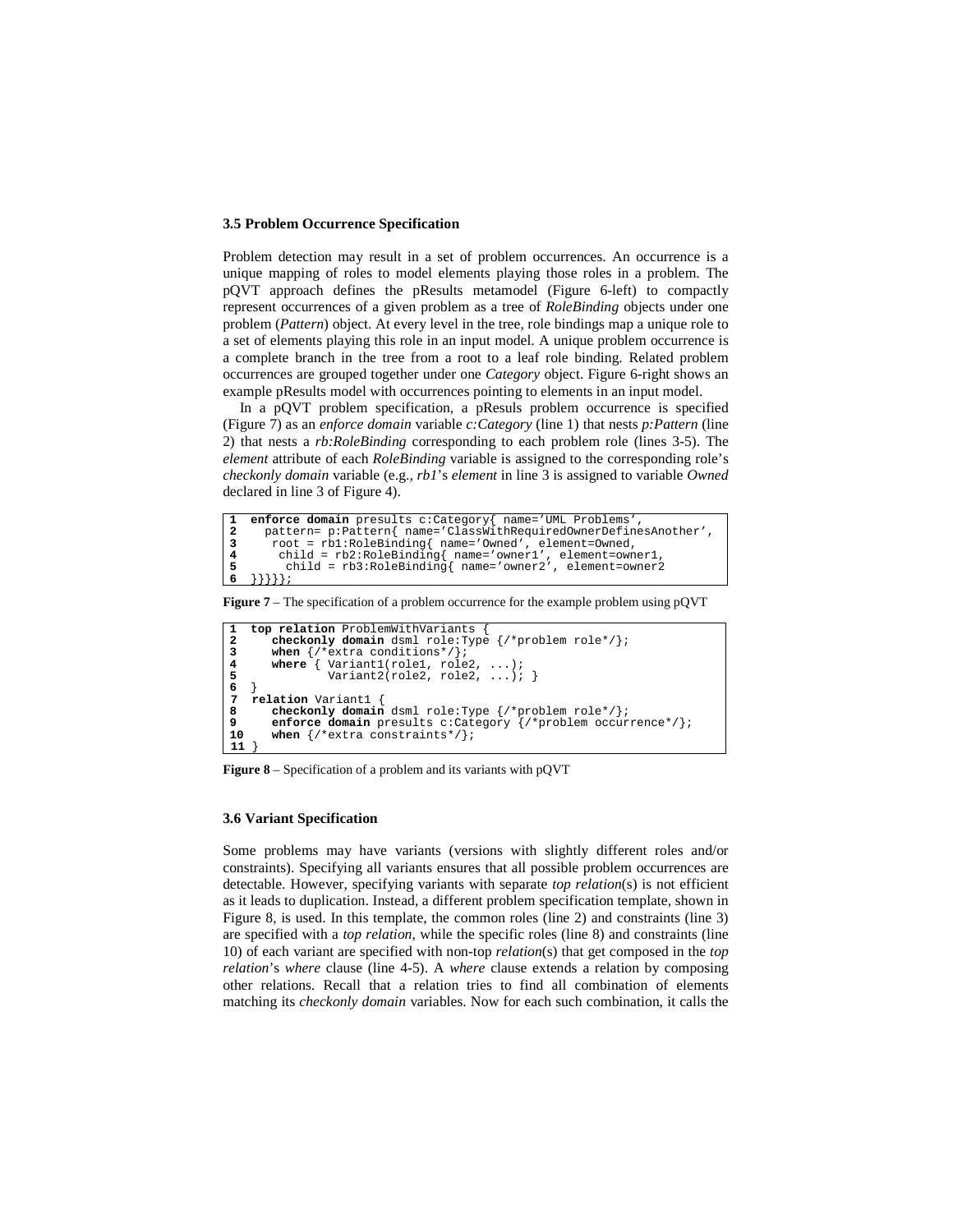composed relations in the *where* clause. Each call binds variables from a composing relation to the *domain* variables of a composed relation. This further constrains the common roles of a problem by the extra constraints of variants. Notice also that the *enforce domain* variable is moved to the variant relation (line 9) so that problem occurrences are only reported when all constraints for a variant have been satisfied.

### **4 Catalog of Metamodeling Problems**

In the previous section, we showed how the pQVT approach can be used to specify problems of MOF-based DSMLs, using a UML problem as an example<sup>1</sup>. In this section, we present a catalog of problems we defined for another DSML, namely MOF itself. We chose to study MOF because we noticed, through our involvement with OMG standards, that MOF-based metamodels tend to have a large number of problem occurrences (called issues in [ 7]). Obviously, some of these occurrences are symptoms of the complexity of designing a metamodel, which requires expertise. However, many other occurrences are rather due to ambiguities in MOF (and its UML foundation), the lack of documented metamodeling idioms and best practices, the lack of formally-specified conventions or simply human error.

An obvious mitigation is to use tool support to help with checking metamodels. Unfortunately, a large number of metamodels are defined using UML tools as opposed to MOF tools and only get converted to MOF as a post-processing step. The drawback is that most of these tools only implement constraints that are explicitly defined in the UML specification. They do not implement other constraints that are informally implied by the UML semantics or those that are MOF-specific. In fact, this was one of the motivations for dropping MOF's own metamodel in MOF 2.4 and using the UML metamodel directly, albeit with extra well-formedness constraints.

This led us to consider defining a catalog of MOF 2.4-based metamodeling problems. The catalog defines a total of 113 problems in four categories: UML wellformedness (33 problems), MOF well-formedness (32 problems), semantic (33 problems) and convention (15 problems). Well-formedness problems are based on constraints of the UML and MOF specifications. Semantic problems are based on metamodeling idioms and best practices. Convention problems are based on conventions used in developing standard metamodels. In the rest of this section, we elaborate on the strategy followed for defining each category. For brevity, we only show the subset of problems for which we actually detected occurrences in the case study in Section 5. A larger set of problems is provided online [26].

#### **4.1 Well-Formedness Problems**

<u>.</u>

**UML Well-formedness.** As mentioned above, MOF 2.4 uses the metamodel of UML 2.4, which is a general-purpose modeling language. Our first challenge was to identify the subset of the UML 2.4 metamodel that is relevant for metamodeling and collect its constraints. First, we identified a set of concrete UML metaclasses and their non-

<sup>&</sup>lt;sup>1</sup> Approaches that work at the metamodel level apply equally to DSMLs and UML.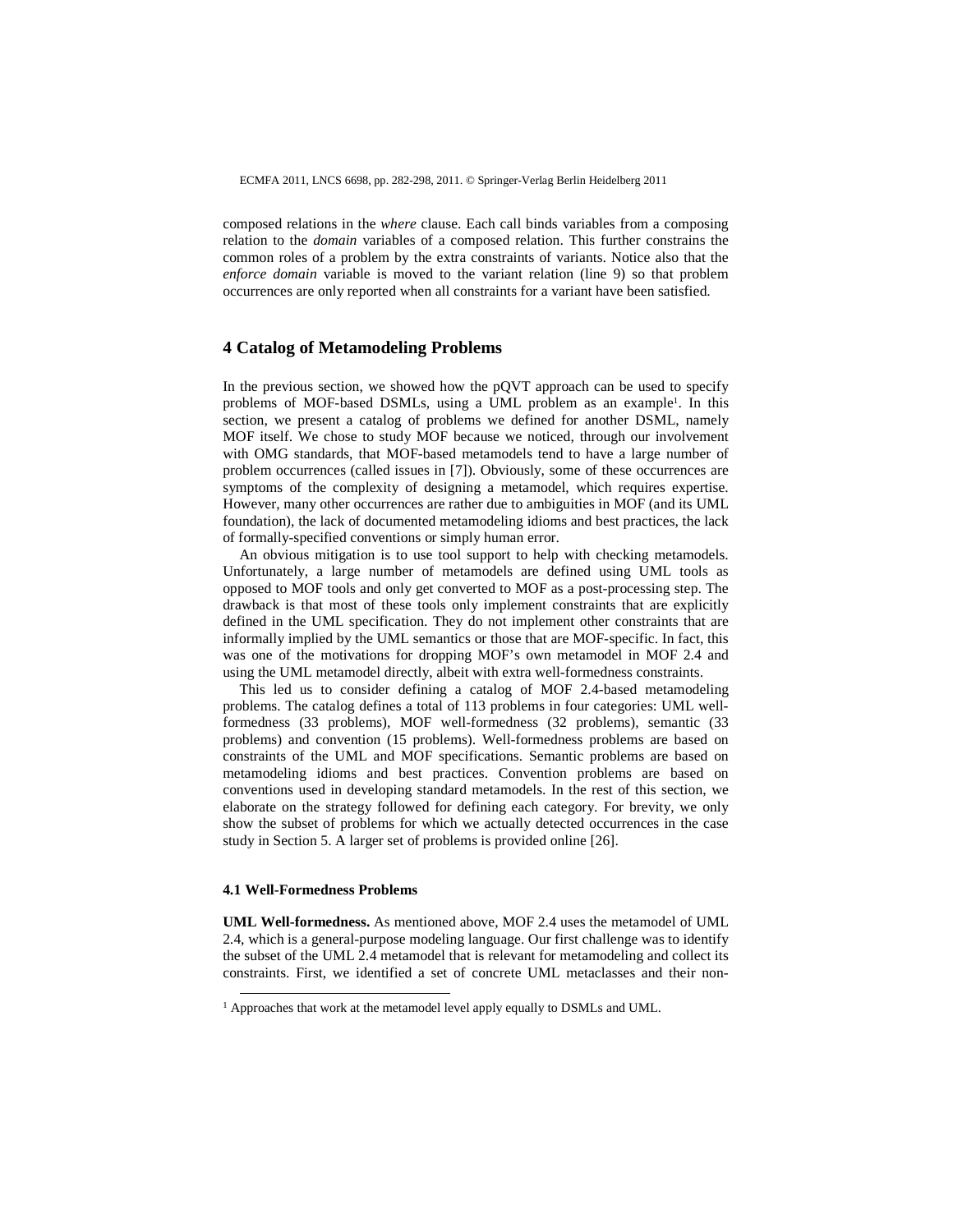derived (direct and inherited) properties that have counterparts in MOF. We then compared it to the set that was actually used in defining two standard metamodels (UML 2.4 and BPMN 2.0) with UML. We noticed some differences that we had to reconcile. For example, UML used a Generalization element to specify inheritance between classes, while MOF used a direct super class reference. Finally, we validated the subset with key members of the MOF revision task force to ensure accuracy. Table 1 shows the metaclasses in this subset.

The next step was to collect the constraints that are relevant to this subset of metaclasses in UML. Some constraints were explicitly identified in the UML specification, while others had to be recovered from the described semantics. Based on those constraints, we defined 33 problems. Table 2 shows a subset of those problems. An example problem (UML2) is a classifier with an attribute hiding (as opposed to redefining) a similarly named one in a general classifier. Another example (UML8) is a property with an explicit default value even through it is derived.

**Table 1 –** The concrete UML metaclasses used for defining metamodels

| Association   | Enumeration        | LiteralInteger          | PackageImport |
|---------------|--------------------|-------------------------|---------------|
| Class         | EnumerationLiteral | LiteralString           | PackageMerge  |
| Comment       | Generalization     | LiteralUnlimitedNatural | Parameter     |
| Constraint    | InstanceValue      | OpaqueExpression        | PrimitiveType |
| DataType      | LiteralBoolean     | Operation               | Property      |
| ElementImport | LiteralReal        | Package                 |               |

**Table 2 –** UML well-fomedness problems (excerpt)

| UML1             | Class With Required Owner Property Defines Another Owner             |
|------------------|----------------------------------------------------------------------|
| UML <sub>2</sub> | Classifier Has Attribute Not Redefining Inherited One With Same Name |
| UML3             | <b>Comment Has No Annotated Elements</b>                             |
| UML4             | <b>Constraint Expression Has Parse Errors</b>                        |
| UML5             | <b>Constraint Has No Constrained Elements</b>                        |
| UML6             | Namespace Has Indistinguishable Members                              |
| UML7             | Property Has Invalid Default Value                                   |
| UML8             | Property Is Derived But Has Default Value                            |
|                  |                                                                      |

**Table 3 –** MOF well-fomedness problems (excerpt)

| MOF1 | Association Does Not Have Two Member Ends                  |
|------|------------------------------------------------------------|
| MOF2 | Element Is Not Allowed In Metamodel                        |
| MOF3 | <b>Enumeration Has Operations</b>                          |
| MOF4 | Multiplicity Element Is Multi Valued But Has Default Value |
| MOF5 | Named Element Has No Name                                  |
| MOF6 | Named Element Is Not Public                                |
| MOF7 | Parameter Has Effect                                       |
| MOF8 | Typed Element Has No Type                                  |

**MOF Well-formedness.** Some constraints are specific to MOF and we collected them from the MOF 2.4 specification [3]. Since the UML metaclasses used for metamodeling (Table 3) have more features and richer semantics than is needed for MOF, these constraints are meant to prevent usage of those features and semantics unrelated to MOF. We then defined 32 problems corresponding to those constraints.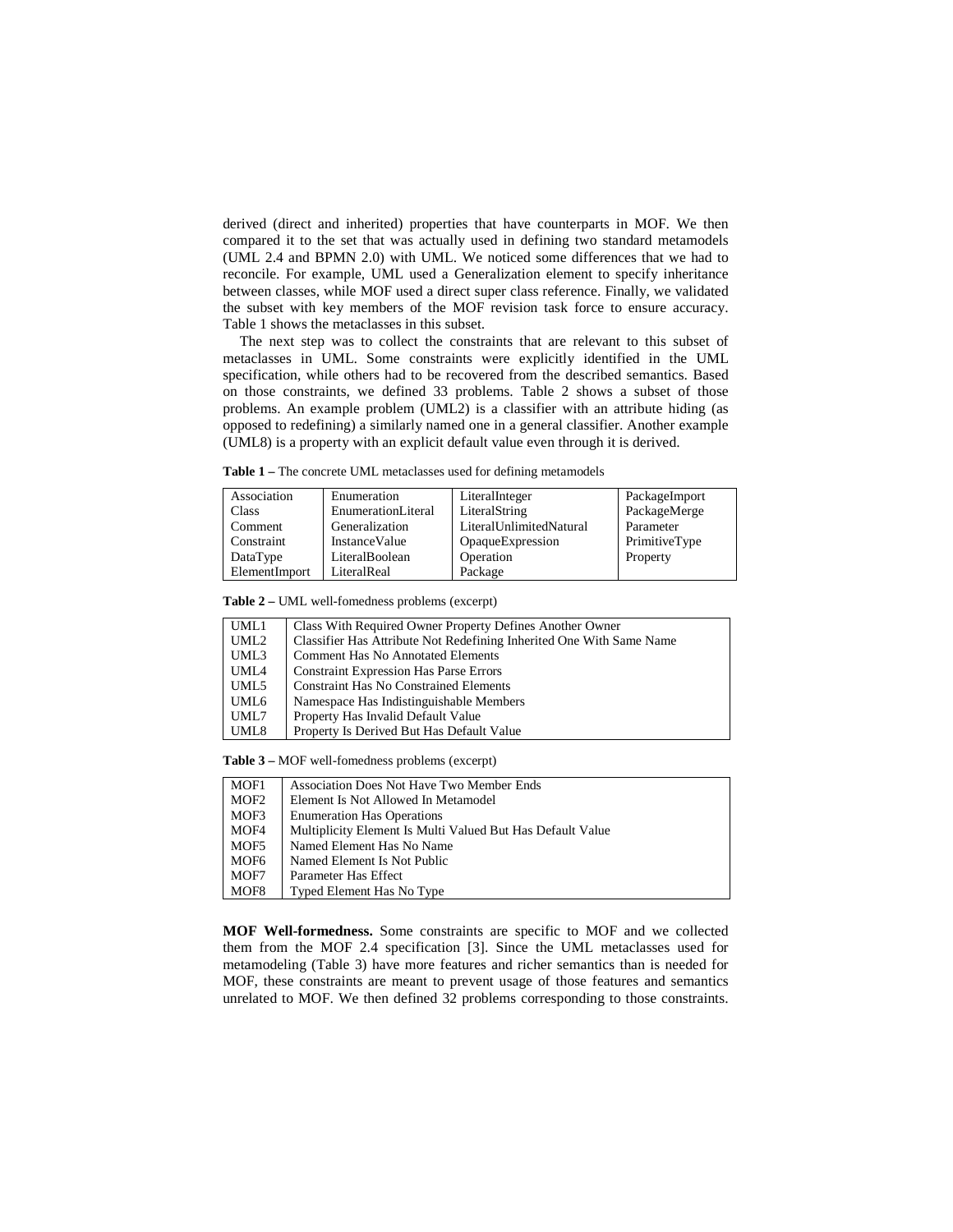Figure 3 shows a subset of those problems. An example (MOF1) is a class flagged as *active* since this has no meaning in a metamodel. Another example (MOF2) checks if a UML element is allowed to be in a metamodel. Notice that we only defined problems for the Complete-MOF (CMOF) variant since it is more relevant to the case study in Section 5. The Essential-MOF (EMOF) variant is more constrained and hence would need a bigger set of problems.

#### **4.2 Semantic Problems**

This category of problems defines situations that are well-formed according to the semantics of UML/MOF but could be problematic when implementing and/or using the metamodel. We collected 33 smells from experience defining metamodels over the years. Table 4 shows a subset of those smells. An example (SEM6) is a classifier having generalizations that are already implied by other generalizations, leading to redundancy. Another example (SEM14) is an operation not being flagged as a query (i.e., has no side effects). Operations are typically defined in a metamodel to facilitate querying models, especially by OCL expressions. Therefore, we need to check whether defining an operation as a non-query operation is really intended. Another example (SEM20) is a property that is required but has no default value, forcing modelers to specify a value for it every time in a model.

**Table 4 –** Semantic problems (excerpt)

| SEM1              | Association Has Asymmetric Redefinition                   |
|-------------------|-----------------------------------------------------------|
| SEM <sub>2</sub>  | <b>Association Has Asymmetric Subsetting</b>              |
| SEM3              | Association Is Bidirectional With Asymmetric Derived Ends |
| SEM4              | Association IsDerived Conflicts With Ends IsDerived       |
| SEM5              | Classifier Has Ambiguous Non-Owned End                    |
| SEM <sub>6</sub>  | Classifier Has Redundant Generalizations                  |
| SEM7              | Classifier Is Abstract With One Direct Subtype            |
| SEM8              | <b>Constraint Has Trivial Expression</b>                  |
| SEM9              | <b>Constraint References Non Context Element Only</b>     |
| SEM <sub>10</sub> | Multiplicity Element Has Redundant Lower Bound            |
| SEM11             | Multiplicity Element Has Redundant Upper Bound            |
| SEM <sub>12</sub> | Namespace Has Identical Constraints                       |
| SEM13             | Operation Could Be Converted To Derived Attribute         |
| SEM14             | <b>Operation Is Not Ouery</b>                             |
| SEM15             | Property Has Different Name Than Redefined Property       |
| SEM16             | <b>Property Has Redundant Subsetting</b>                  |
| SEM17             | Property Is Composite And Typed By Data Type              |
| SEM <sub>18</sub> | Property IsDerived Conflicts With IsReadOnly              |
| SEM <sub>19</sub> | Property Is Optional With Default Value                   |
| SEM <sub>20</sub> | Property Is Required With No Default Value                |

#### **4.3 Convention Problems**

This category defines problems that are violations to common conventions adopted when defining metamodels. One may find these conventions specified explicitly as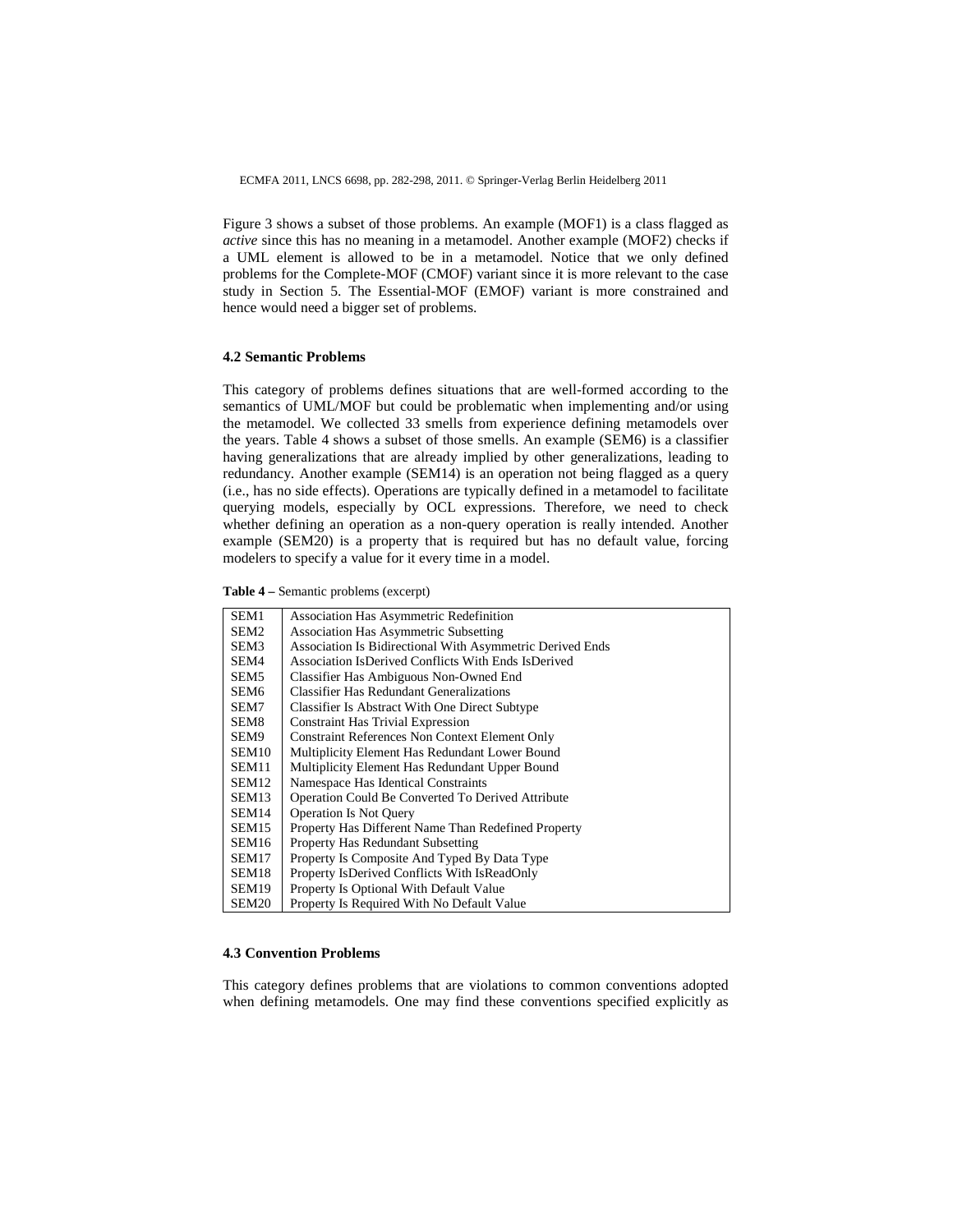part of metamodel specifications or one may find them implicitly applied. We have collected 15 such conventions and specified their violations as problems. Table 5 shows a subset of those problems. Some problems (CON2/3/6/7/8/9) are violations to naming conventions. Others (CON4/5) are violations to documentation conventions. Yet others (CON1/10/11/12) tighten some loose UML semantics like requiring association's member ends to be in a particular order.

**Table 5 –** Convention problems (excerpt)

| CON <sub>1</sub>  | Association Member Ends Are Reversed                       |
|-------------------|------------------------------------------------------------|
| CON <sub>2</sub>  | <b>Association Has Non-Default Name</b>                    |
| CON3              | Classifier Name Is Part Of General Classifier Name         |
| CON <sub>4</sub>  | Named Element Has No Documentation When It Should          |
| CON <sub>5</sub>  | Named Element Has Multiple Documentations                  |
| CON <sub>6</sub>  | Named Element Is Not Alphabetic                            |
| CON <sub>7</sub>  | Named Element Starts With Upper Case                       |
| CON <sub>8</sub>  | Operation Has Return Parameter Not Named "result"          |
| CON <sub>9</sub>  | Property Is Boolean But Does Not Start With "is"           |
| CON <sub>10</sub> | Property Is Derived With No Derivation Constraint          |
| CON <sub>11</sub> | Property Derivation Constraint Does Not Reference Property |
| CON <sub>12</sub> | Typed Element Has Default Value Literal With Type Set      |

# **5 Case Study**

In this section, we report on a case study where we specified the catalog of metamodel problems presented above (Section 4) with pQVT (Section 3) and used it to verify recent revisions of the UML metamodel (defined with CMOF). The case study had three objectives. First, we wanted to assess the ability of pQVT to express a complex catalog of problems. Second, we wanted to assess the effectiveness of pQVT at detecting valid problem occurrences. The occurrences we detected in the standard UML metamodels were analyzed and results were shared with the UML Revision Task Force (RTF), which judged their validity. In fact, pQVT was used in realistic conditions to actually improve the UML 2.4 metamodel. Third, we wanted to evaluate the performance of pQVT on realistically large models to assess its scalability. The UML metamodel with about 680 classes, 623 properties and 128 operations, can be considered complex and representative of real-life metamodels.

## **5.1 pQVT Expressiveness**

Due to the large number  $(113)$  of problems in the catalog (section 4), we cannot show all their pQVT specifications here. Instead, we collected some metrics in Table 6 to help the reader assess the effort involved. We chose to specify each category of problems in a separate QVTr transformation to make them more manageable. Each problem was specified using a *top relation* for a total of 122 relations (four problems had variants, thus needed some extra non-top relations). Problem specifications had a total of 207 roles with a range of 1-6 roles each. UML and semantic problems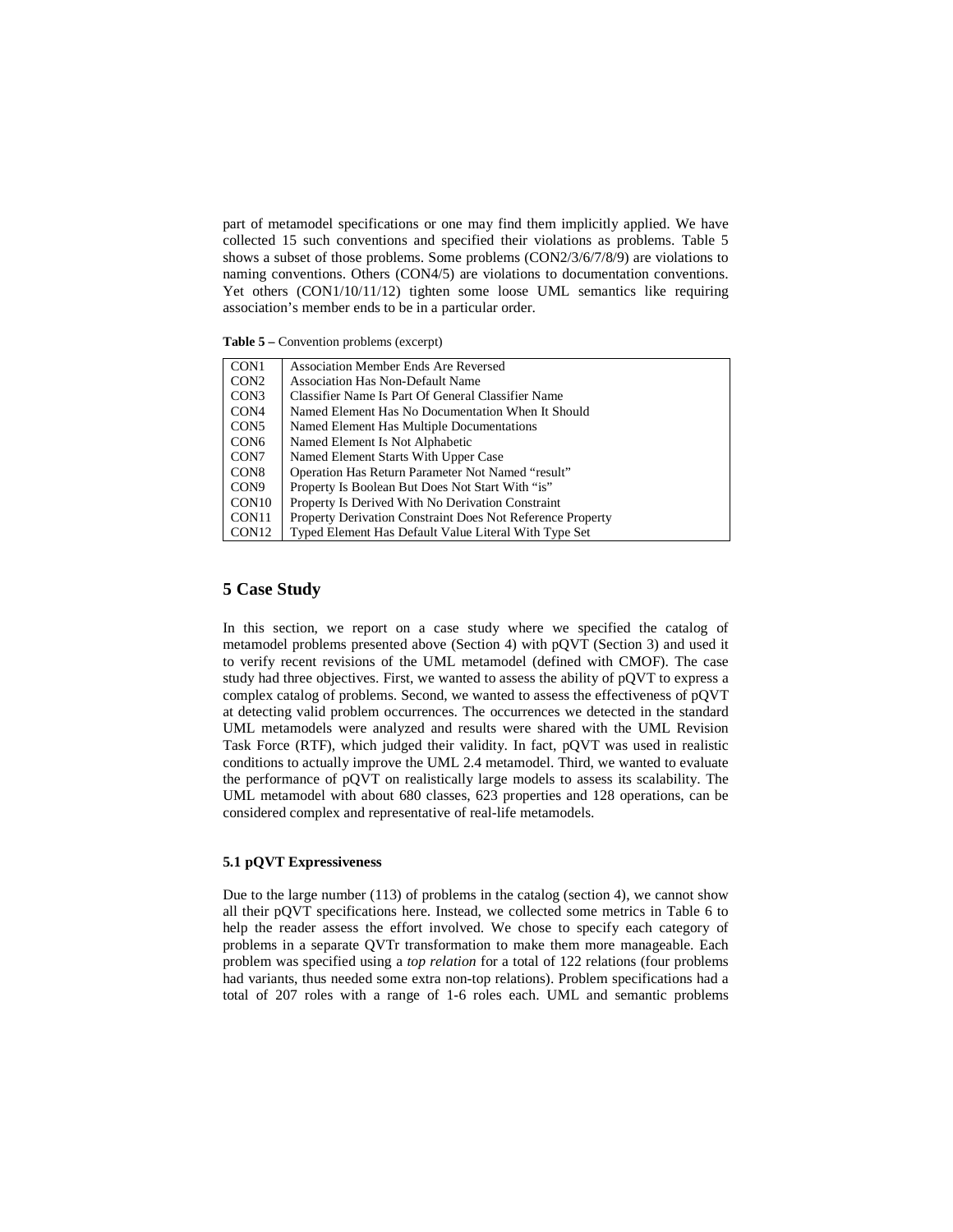involved more roles  $(-2)$  on average than MOF and convention problems  $(-1.5)$ . The specifications also had a total of 324 constraints with a range of 1-11 constraints each. This means an average of 2.86 per problem and 1.56 per role, indicating that the specifications were generally concise. Constraints also varied in complexity with 64% specified using the form 'property=value' (i.e., nested in variable declarations) and 36% using other forms (i.e, in *when* clauses), indicating that the specifications were generally simple. Furthermore, 20% of constraints were simplified by using (13) queries and (16) derived properties that we defined in a reusable library and imported in the transformations. The above analysis suggests that pQVT had the expressive power and facilities needed to adequately specify such a large catalog of problems.

**Table 6 –** Metrics of the metamodeling catalog specified with pQVT

| Category        | Relations |      | Roles | Constraints |       |         |            |  |
|-----------------|-----------|------|-------|-------------|-------|---------|------------|--|
| (Problems)      |           | Avg. | Total | Avg.        | Total | In when | Simplified |  |
| UML(33)         | 37        | 2.09 | 69    | 3.39        | 112   | 37      | 40         |  |
| MOF(32)         | 32        | 1.56 | 50    | 1.59        | 51    | 22      |            |  |
| Semantic (33)   | 36        | 2.03 | 67    | 3.18        | 105   | 34      | 20         |  |
| Convention (15) | 17        | 1.4  | 21    | 3.73        | 56    | 24      |            |  |

## **5.2 pQVT Effectiveness**

We used the specified catalog to verify the (most recent) 2.2, 2.3 and 2.4 revisions of the standard UML metamodel. Recall that MOF 2.4 requires metamodels to be defined in UML. Therefore, we obtained those revisions from OMG as UML models. For each revision, we detected many problem occurrences: 2558 (2.2), 2120 (2.3) and 786 (2.4). A complete report is available online [26]. For 2.4, we first checked a beta revision and then based on our findings we reported problem occurrences (issues) to the UML RTF and helped resolve some of them. Finally, we checked the official 2.4 revision. Table 7 shows the number of occurrences of the identified problems. Our first observation is that the quality of the UML 2.x metamodel has been improving over revisions, which is expected given the mandate of the RTF to address issues with the metamodel. Specifically, the total number of problem occurrences has decreased by 17% from 2.2 to 2.3 and by 63% from 2.3 to 2.4. When we checked the beta revision of 2.4, we detected 1670 occurrences (omitted from Table 7 for brevity). This is a 21% reduction from 2.3 but, more importantly, a 53% reduction between the beta and official revisions of 2.4. Given that most of the metamodel changes between these two revisions (i.e., those in change ballot 11 [ 27]) were to address issues raised by this case study using pQVT, it shows the usefulness of automated model verification and more specifically, the effectiveness of pQVT in realistic conditions, where a standard metamodel is being revised by an official task force.

Nevertheless, different categories of the catalog varied according to the ratio of the detected occurrences getting resolved, as follows: UML (28%), MOF (100%), semantic (65%) and convention (65%). While MOF occurrences fared well given that they are not controversial, UML ones did not do as well because one of the problems (UML4: constraints have parse errors) had a relatively large number of occurrences that required significant effort to resolve. More generally, some occurrences did not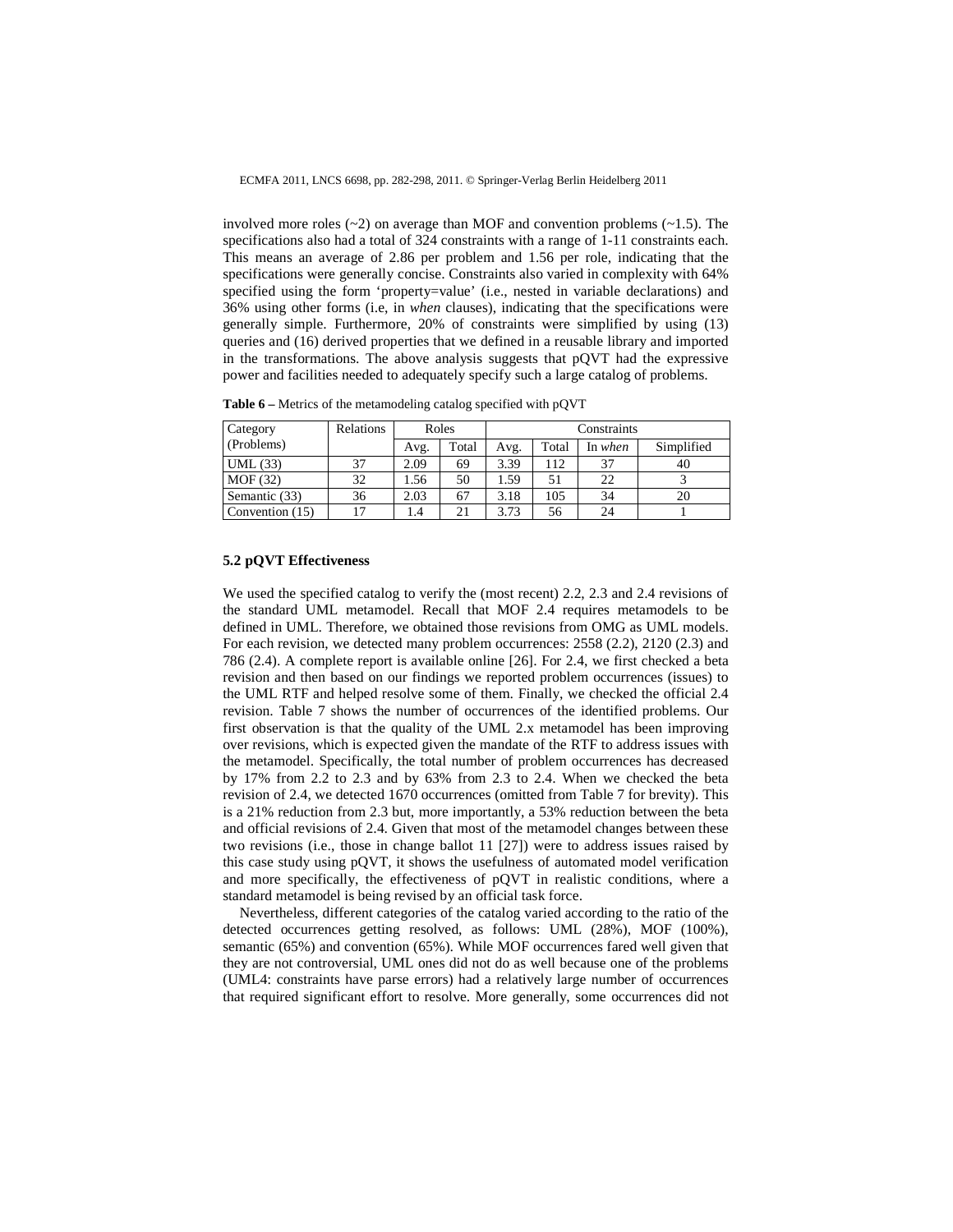get resolved for one of the following reasons: a) the RTF ran out of time and deferred them to a future revision (e.g., UML4/8, SEM8/16/18, CON4/5); b) the cost of fixing them now (e.g., on tool migration) outweighed the value (e.g., SEM5/7/13/15, CON3/6/7/9); c) they were judged as exceptions to the rules (e.g., SEM3/19/20, CON2). An example of the latter is some associations detected in CON2 with nondefault names, as the naming convention would have given them ambiguous names.

| Prob.            | 2.2      | 2.3            | 2.4      | Prob.             | 2.2      | 2.3      | 2.4            | Prob.             | 2.2            | 2.3      | 2.4            |
|------------------|----------|----------------|----------|-------------------|----------|----------|----------------|-------------------|----------------|----------|----------------|
| UML1             | 5        | 58             | $\Omega$ | SEM <sub>1</sub>  | 23       | 25       | $\Omega$       | SEM17             | 6              | 6        | $\Omega$       |
| UML <sub>2</sub> |          | 1              | $\Omega$ | SEM2              | 208      | 203      | $\Omega$       | SEM <sub>18</sub> | 21             | 23       | 11             |
| UML3             | $\Omega$ | 7              | $\Omega$ | SEM <sub>3</sub>  | 6        | 6        | 6              | SEM <sub>19</sub> | $\overline{4}$ | 4        | $\overline{c}$ |
| UML4             | 200      | 190            | 185      | SEM4              | 37       | 38       | $\Omega$       | SEM <sub>20</sub> | $\Omega$       | $\Omega$ | 1              |
| UML5             | 3        | 3              | $\Omega$ | SEM5              | 1        | 160      | 151            | CON1              | 43             | $\Omega$ | $\theta$       |
| UML6             | 12       | $\theta$       | $\Omega$ | SEM6              | 1        | $\Omega$ | $\Omega$       | CON <sub>2</sub>  | 306            | 10       | 9              |
| UML7             | 3        | 3              | $\Omega$ | SEM7              | 4        | 4        | 4              | CON3              | 1              | 1        | 1              |
| UML8             | 14       | 14             | 14       | <b>SEM8</b>       | 207      | 208      | 232            | CON <sub>4</sub>  | 7              | 10       | 6              |
| MOF1             |          | $\Omega$       | $\Omega$ | SEM9              | $\Omega$ |          | $\Omega$       | CON <sub>5</sub>  | 58             | 58       | 62             |
| MOF <sub>2</sub> | 1        | 1              | $\Omega$ | SEM <sub>10</sub> | 179      | 186      | $\Omega$       | CON <sub>6</sub>  | 5              | 5        | 5              |
| MOF3             |          | 1              | $\Omega$ | SEM11             | 478      | 483      | $\Omega$       | CON7              | 5              | 5        | 6              |
| MOF4             | 2        | $\overline{c}$ | $\Omega$ | SEM <sub>12</sub> | 4        | 4        | $\Omega$       | CON <sub>8</sub>  | 122            | 126      | $\Omega$       |
| MOF5             | 443      | 141            | $\Omega$ | SEM13             | 53       | 55       | 58             | CON <sub>9</sub>  | 7              | 7        | 7              |
| MOF <sub>6</sub> | 17       | $\theta$       | $\Omega$ | SEM14             | 3        | $\Omega$ | $\Omega$       | CON <sub>10</sub> | 19             | 19       | $\Omega$       |
| MOF7             | 9        | 9              | $\Omega$ | SEM <sub>15</sub> | 4        | 8        | 24             | CON11             | 9              | 11       | $\theta$       |
| MOF8             | 3        | 3              | $\theta$ | SEM16             | $\Omega$ | $\Omega$ | $\overline{c}$ | CON <sub>12</sub> | 22             | 22       | $\theta$       |

**Table 7 –** Total number of detected problem occurrences in three revisions of UML

## **5.3 pQVT Performance**

We used the tool Medini-QVT  $[25]$  (with our performance tune-ups  $[5]$  like cashing query results) to specify and execute the QVTr transformations. We also used our pResults model viewer [5] to inspect and analyze problem occurrences. The detection was performed on a laptop with 2.4 GHz core 2 duo processor and 3G of memory running Windows XP. We recorded the average time for running each problem category on the UML metamodel (all revisions were in the same range). The times were as follows: UML (22s), MOF (8s), semantic (15s) and convention (5s). This means that it takes under a minute to run the whole catalog, which is very efficient and reasonable to repeat frequently as the analyzed model is evolving. We note that the UML category takes a bit longer due to problem UML4, which parses OCL expressions of constraints verifying their syntax.

# **6 Limitations and Future Work**

The pQVT approach to model verification has some limitations and can still be improved further. For example, problem specifications could be made more portable, i.e. not tied to a particular DSML. We plan to resolve this issue by investigating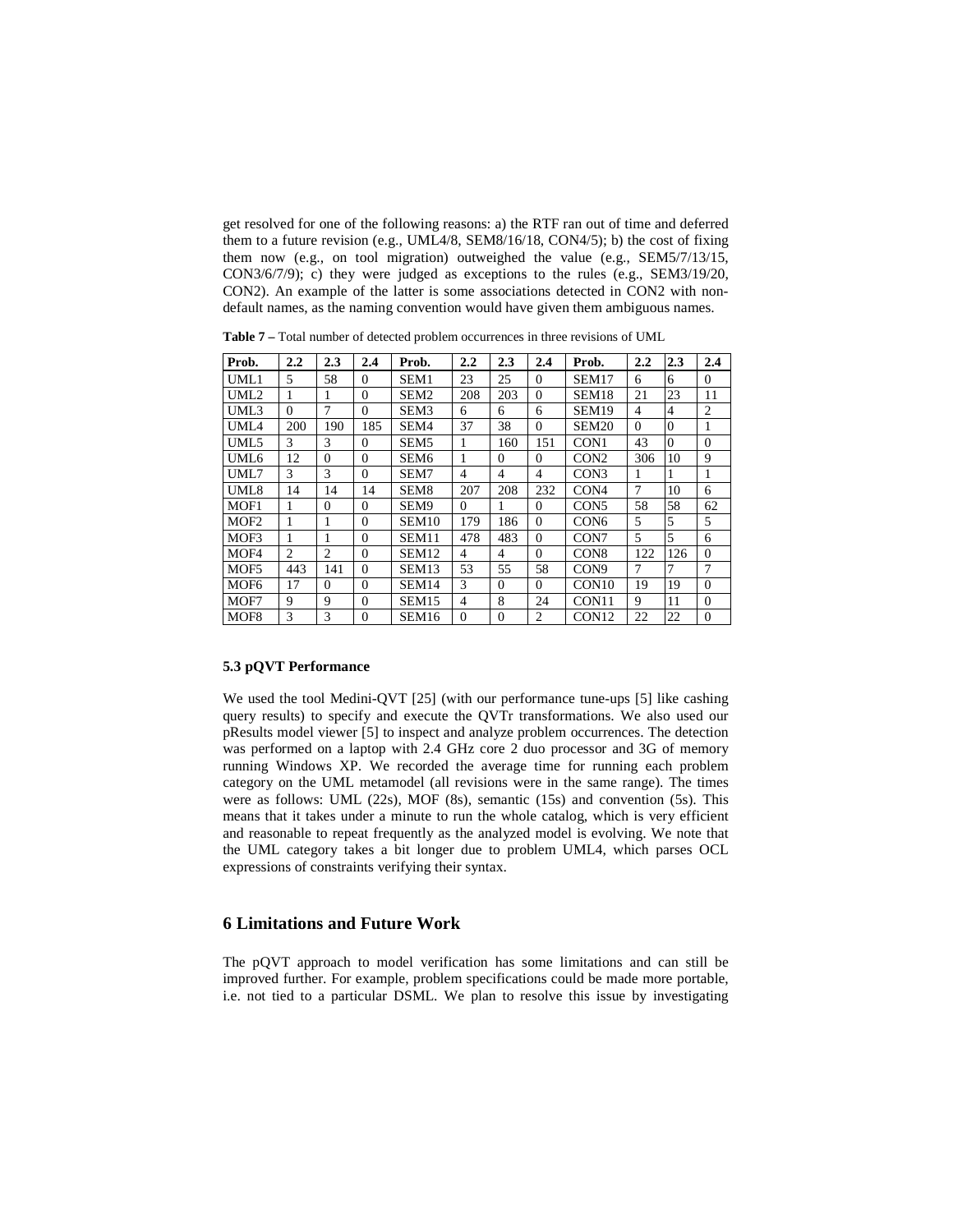transformation genericity, where a generic DSML is defined for a problem domain and used to specify problems. Separate mappings can then be defined between such DSML and the real DSMLs. Another improvement could be to augment a problem specification with a way to auto-correct a problem occurrence. Another area to improve is the presentation of problem occurrences, which are currently not ordered. We plan to investigate ways to calculate importance scores for occurrences and order them accordingly, making inspection much more effective. Another possibility is to define a dedicated graphical pattern specification DSML whose models can be used to generate pQVT transformations along with all their boilerplate and idioms. Another possible work is to specify problems of other popular DSMLs, including UML profile-based ones, which could be interesting as some DSMLs are defined with UML profiles rather than MOF-based metamodels. Other case studies are also necessary to validate the flexibility and performance of the approach reported in this paper.

# **7 Conclusion**

Model verification is an integral process of MDE concerned with checking models for known problems. Automating model verification is important as the process is resource intensive and error prone. This paper presents an approach (called pQVT) to automate the detection of problems in MOF-based models. pQVT specifies problems with a QVTr transformation from models conforming to a MOF-based DSML, where elements playing roles in problems are identified, to result models where problem occurrences are reported. The approach is declarative, leverages a standard formalism, applies to any MOF-based DSML, has well-defined detection semantics, has powerful reuse and modularization semantics and produces concise and detailed results.

In addition, the paper presents a catalog of 113 problems for MOF 2.4-based metamodels split into four categories: UML well-formedness, MOF well-formedness, semantic and convention. The catalog was formally specified using pQVT, which was found to be both adequate and concise. It was then used to detect problem occurrences in recent revisions of the standard UML metamodel. A large number of occurrences were detected and analyzed. Results show that pQVT is effective at finding real problems in realistic models as it led to a 53% reduction of the problem occurrences detected in the UML 2.4 metamodel, which were all verified and agreed upon by the UML RTF (a large majority of the identified problems resulted in changes, as we explained earlier). Finally, the case study shows that pQVT has a good performance as it could execute the entire catalog of problems on the complex UML metamodel in about one minute clearly demonstrating this is a scalable, practical technology.

## **Acknowledgements**

The authors would like to thank the following individuals for helping review the case study: Steve Cook (Microsoft), Nicolas Rouquette (JPL) and Pete Rivett (Adaptive).